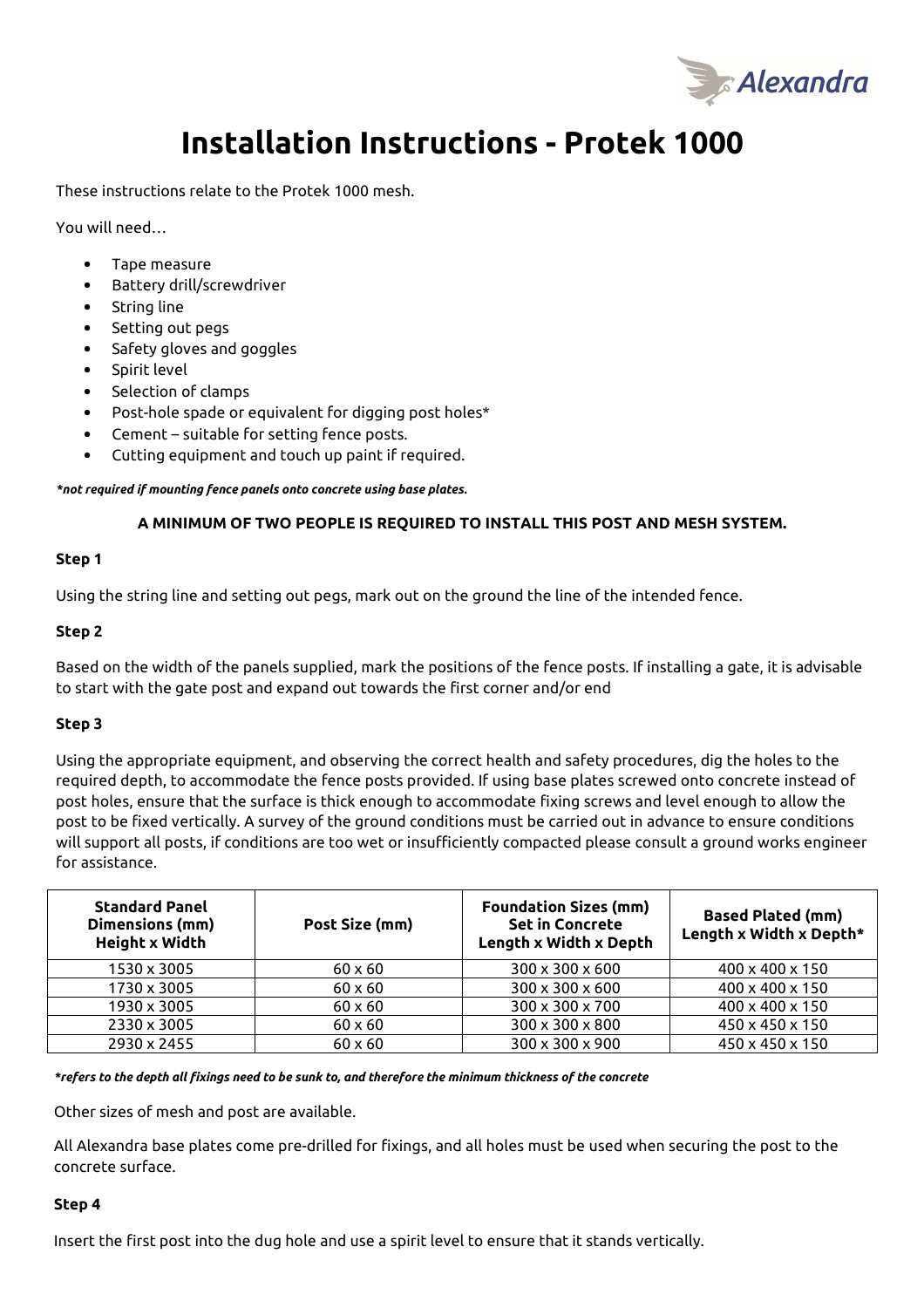# **Step 5**

Add the mixed concrete to the hole around the positioned fence post. Professional installers use postcrete which will be dry in 5-10 minutes, but ensure the post is fixed in the upright position while drying.

# **Step 6**

Protek 1000 is fixed to the post using clips, and depending on where you've chosen to start your fence posts in the run, your first post will need to have either one or two mesh panels attached. If it's two mesh panels, make sure both are in place prior to applying the clips. Use untightened clips to hold the panel in place while adjustments are made. The Protek 1000 system is available with metal clips that can be powder coated to match any specified colour.

Mesh panels can also be supported underneath by using timber blocks to maintain a level appearance.

Until they are secured from the other end, make sure all fence panels are supported by hand or with suitable props.

The clip simply fits over the last vertical wire in the fence panel and is screwed in place.